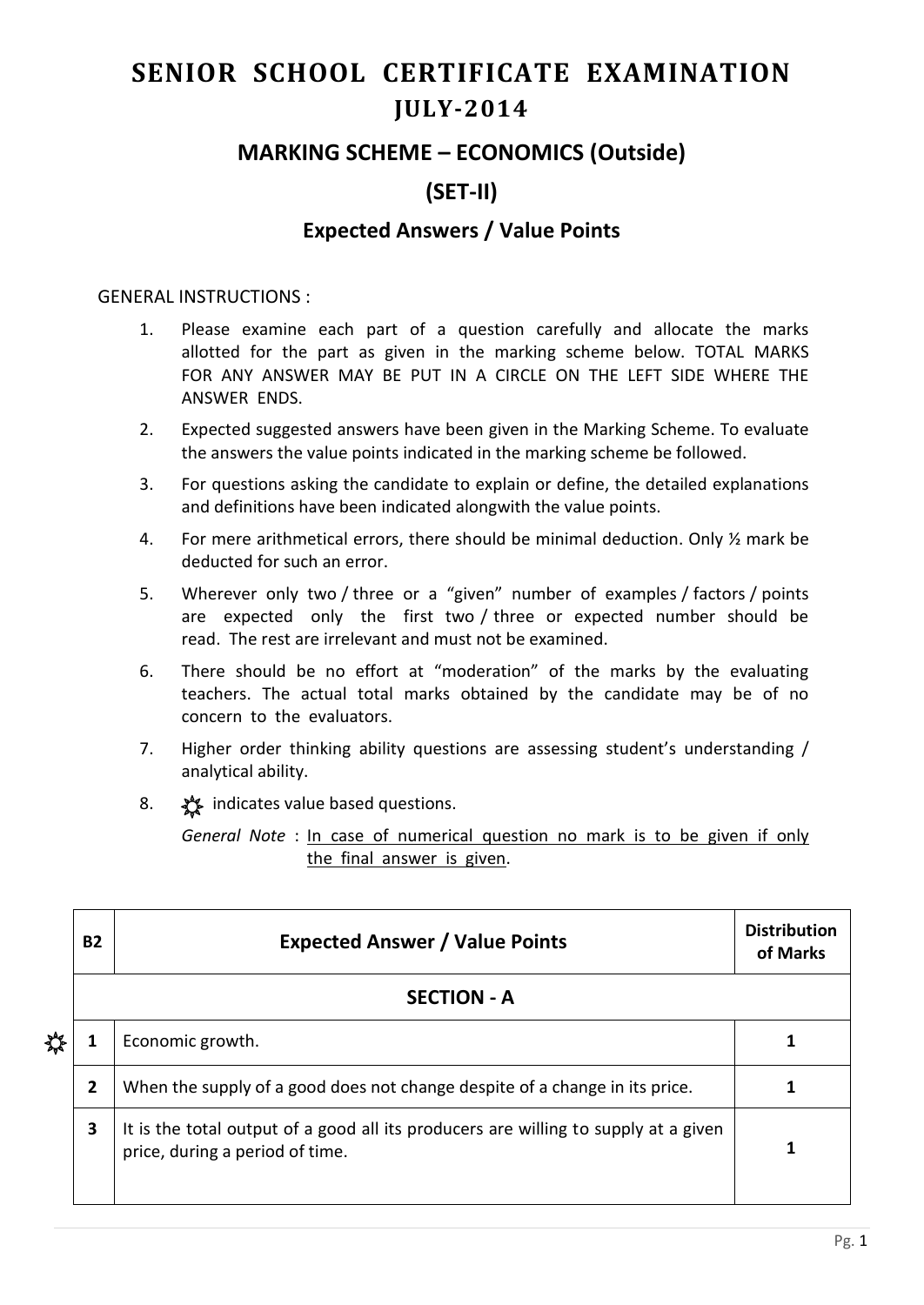| 4              | It is the quantity of a good that a consumer is willing to purchase at a given<br>price, during a given period of time.                                                                                                        |                                                                                  |                                     |                                                         | $\mathbf{1}$                                                                                                                               |                         |
|----------------|--------------------------------------------------------------------------------------------------------------------------------------------------------------------------------------------------------------------------------|----------------------------------------------------------------------------------|-------------------------------------|---------------------------------------------------------|--------------------------------------------------------------------------------------------------------------------------------------------|-------------------------|
| 5              | Rent of factory building, salary of permanent workers etc.<br>(any two relevant examples)                                                                                                                                      |                                                                                  |                                     |                                                         | $\frac{1}{2}x2$                                                                                                                            |                         |
| 6              | When price of A rises (falls) its demand will fall (rise) and the demand of<br>complementary good B will also fall (rise) because both the goods must be<br>used together.                                                     |                                                                                  |                                     |                                                         |                                                                                                                                            | $\overline{\mathbf{3}}$ |
| $\overline{7}$ |                                                                                                                                                                                                                                | (i) Imposition of unit tax raises cost. Price remaining unchanged, profits fall. |                                     |                                                         |                                                                                                                                            | $1\frac{1}{2}$          |
|                | This leads to 'decrease' in supply.                                                                                                                                                                                            |                                                                                  |                                     |                                                         |                                                                                                                                            |                         |
|                |                                                                                                                                                                                                                                |                                                                                  | This leads to 'decrease' in supply. |                                                         | (ii) Rise in prices of inputs raises cost. Price remaining unchanged, profits fall.                                                        | $1\frac{1}{2}$          |
|                |                                                                                                                                                                                                                                |                                                                                  |                                     |                                                         | (Any other relevant cause)                                                                                                                 |                         |
|                |                                                                                                                                                                                                                                |                                                                                  |                                     | <b>OR</b>                                               |                                                                                                                                            |                         |
|                |                                                                                                                                                                                                                                |                                                                                  |                                     |                                                         | (i) Use of improved technology reduces cost. Price remaining unchanged,<br>profits rise. This leads to shift of supply curve to the right. | $1\frac{1}{2}$          |
|                |                                                                                                                                                                                                                                |                                                                                  |                                     | rise. This leads to shift of supply curve to the right. | (ii) Fall in prices of inputs reduces cost. Price remaining unchanged, profits                                                             | $1\frac{1}{2}$          |
|                |                                                                                                                                                                                                                                |                                                                                  |                                     |                                                         | (Any other relevant cause)                                                                                                                 |                         |
| 8              | Output                                                                                                                                                                                                                         | <b>AVC</b>                                                                       | <b>TVC</b>                          | <b>MC</b>                                               |                                                                                                                                            |                         |
|                | 1                                                                                                                                                                                                                              | 24                                                                               | 24                                  | 24                                                      |                                                                                                                                            |                         |
|                | $\overline{2}$                                                                                                                                                                                                                 | 22                                                                               | 44                                  | 20                                                      |                                                                                                                                            |                         |
|                | 3                                                                                                                                                                                                                              | 20                                                                               | 60                                  | 16                                                      |                                                                                                                                            | $\frac{1}{2}x6$         |
|                | 4                                                                                                                                                                                                                              | 18                                                                               | 72                                  | 12                                                      |                                                                                                                                            |                         |
|                | 5                                                                                                                                                                                                                              | 18                                                                               | 90                                  | 18                                                      |                                                                                                                                            |                         |
|                | 6                                                                                                                                                                                                                              | 20                                                                               | 120                                 | 30                                                      |                                                                                                                                            |                         |
|                |                                                                                                                                                                                                                                |                                                                                  |                                     |                                                         | (No marks if only the final answer is given)                                                                                               |                         |
| 9              | Price.                                                                                                                                                                                                                         | <u>TR</u><br><b>Supply</b>                                                       |                                     |                                                         |                                                                                                                                            |                         |
|                | 8<br>10                                                                                                                                                                                                                        | 1000<br>125                                                                      |                                     |                                                         |                                                                                                                                            | 1                       |
|                |                                                                                                                                                                                                                                | 1500<br>150                                                                      |                                     |                                                         |                                                                                                                                            |                         |
|                | Es = $\frac{P}{Q} \times \frac{\Delta Q}{\Delta P}$                                                                                                                                                                            |                                                                                  |                                     |                                                         |                                                                                                                                            | 1                       |
|                | $=-\frac{8}{125} \times \frac{25}{2}$                                                                                                                                                                                          |                                                                                  |                                     |                                                         |                                                                                                                                            | $\frac{1}{2}$           |
|                |                                                                                                                                                                                                                                |                                                                                  |                                     |                                                         |                                                                                                                                            |                         |
|                | $= .8$                                                                                                                                                                                                                         |                                                                                  |                                     |                                                         |                                                                                                                                            | $\frac{1}{2}$           |
|                |                                                                                                                                                                                                                                |                                                                                  |                                     |                                                         | (No marks if only the final answer is given)                                                                                               |                         |
| 10             | It arises due to availability of alternative techniques of production. Broadly, the<br>between capital-intensive techniques<br>labour-intensive<br>and<br>choice<br>is<br>techniques. The problem is that which one to employ. |                                                                                  |                                     |                                                         | 3                                                                                                                                          |                         |
| 11             |                                                                                                                                                                                                                                |                                                                                  |                                     | Market for a good in which there is only one producer.  |                                                                                                                                            | $\mathbf{1}$            |
|                | (1) Single seller / Producer of the product.<br><b>Features:</b>                                                                                                                                                               |                                                                                  |                                     |                                                         |                                                                                                                                            |                         |
|                | (2) No close substitutes of the product.                                                                                                                                                                                       |                                                                                  |                                     |                                                         |                                                                                                                                            |                         |
|                |                                                                                                                                                                                                                                |                                                                                  |                                     |                                                         | 3                                                                                                                                          |                         |
|                | (3) Restrictions on entry of new firms.                                                                                                                                                                                        |                                                                                  |                                     |                                                         |                                                                                                                                            |                         |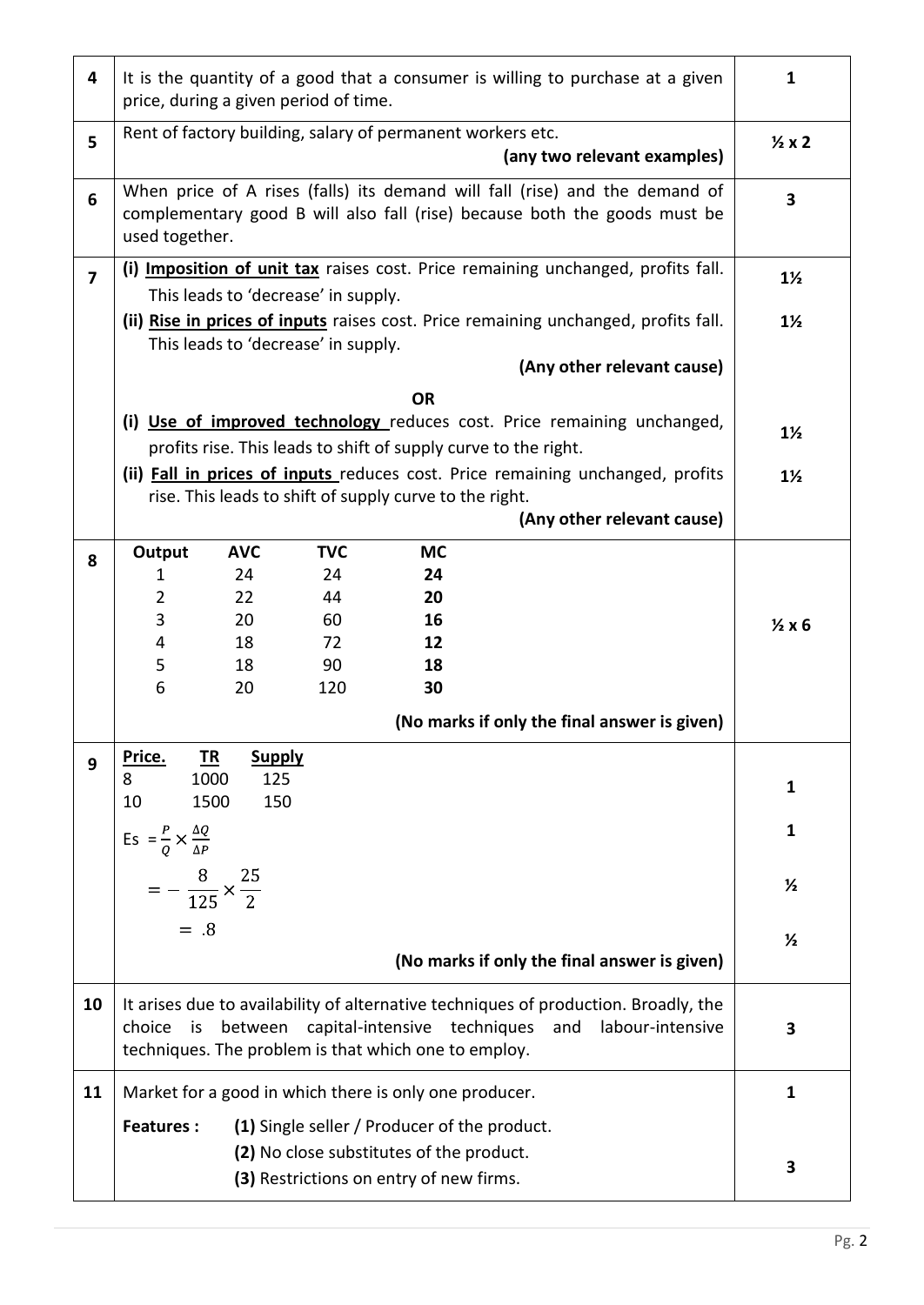| 12 | $E_d = \frac{P}{Q} \times \frac{\Delta Q}{\Delta P}$                                                                                                        | $\mathbf{1}$   |  |  |  |  |
|----|-------------------------------------------------------------------------------------------------------------------------------------------------------------|----------------|--|--|--|--|
|    | $-0.5 = \frac{40}{300} \times \frac{60}{\Delta P}$                                                                                                          | $1\frac{1}{2}$ |  |  |  |  |
|    | $\Delta P = -\frac{40}{300} \times \frac{60}{0.5}$                                                                                                          |                |  |  |  |  |
|    | $\Delta P = -16$                                                                                                                                            | $\frac{1}{2}$  |  |  |  |  |
|    | New Price $\Delta P + P = (-16)+40 = 24$                                                                                                                    | $\mathbf{1}$   |  |  |  |  |
|    | (No marks if only the final answer is given)                                                                                                                |                |  |  |  |  |
| 13 | Let the two goods consumed by the consumer be X and Y. Let m be income                                                                                      |                |  |  |  |  |
|    | The equation of budget line is :                                                                                                                            |                |  |  |  |  |
|    | $Px.X + Py.Y = m$                                                                                                                                           | $\mathbf{1}$   |  |  |  |  |
|    | Which shows that the whole collection of the combinations of the two goods<br>on the budget line costs the consumer exactly his income.                     | $\mathbf{1}$   |  |  |  |  |
|    | The equation of budget constraint is :                                                                                                                      | $\mathbf{1}$   |  |  |  |  |
|    | $P_X$ X + $P_V$ Y $\leq$ m                                                                                                                                  |                |  |  |  |  |
|    | which says that the money spent on the two goods must be equal to or less<br>than the income.                                                               | $\mathbf{1}$   |  |  |  |  |
| 14 | (1) It is downward sloping :                                                                                                                                | $\mathbf{1}$   |  |  |  |  |
|    | <b>Because</b> if the consumer gets more of one good, the consumer must give up<br>some quantity of the other good, to remain on the same level of utility. | 1              |  |  |  |  |
|    | (2) It is convex towards the origin :                                                                                                                       | $\mathbf{1}$   |  |  |  |  |
|    | Because MRS falls as consumer moves along the curve downwards. It is<br>because of the law of diminishing marginal utility.                                 | 1              |  |  |  |  |
|    | (3) IC to the right denotes higher utility:                                                                                                                 | 1              |  |  |  |  |
|    | <b>Because</b> IC to the right has higher quantity of the two goods. By assumption<br>more goods means more utility.                                        | 1              |  |  |  |  |
|    | <b>OR</b>                                                                                                                                                   |                |  |  |  |  |
|    | Conditions: (Assuming that the consumer consume only two goods X and Y)                                                                                     |                |  |  |  |  |
|    | (1) Ratio of marginal utility to price in case of each good must be the same.<br>OR $\frac{MUx}{Px} = \frac{MUy}{Py}$                                       | $\mathbf{1}$   |  |  |  |  |
|    | <b>Because</b> . Suppose $\frac{M U x}{P x} > \frac{M U y}{P y}$ the consumer will buy more of X by diverting                                               | 3              |  |  |  |  |
|    | expenditure from Y. As a result, $MUx$ will fall and $MUy$ will rise till $\frac{MUx}{Px} = \frac{MUy}{Py}$                                                 |                |  |  |  |  |
|    | (2) Marginal utility falls as more of a good is consumed                                                                                                    | 1              |  |  |  |  |
|    | because unless it happens the consumer will not reach equilibrium.                                                                                          | 1              |  |  |  |  |
|    |                                                                                                                                                             |                |  |  |  |  |
|    |                                                                                                                                                             |                |  |  |  |  |
|    |                                                                                                                                                             |                |  |  |  |  |
|    |                                                                                                                                                             |                |  |  |  |  |
|    |                                                                                                                                                             |                |  |  |  |  |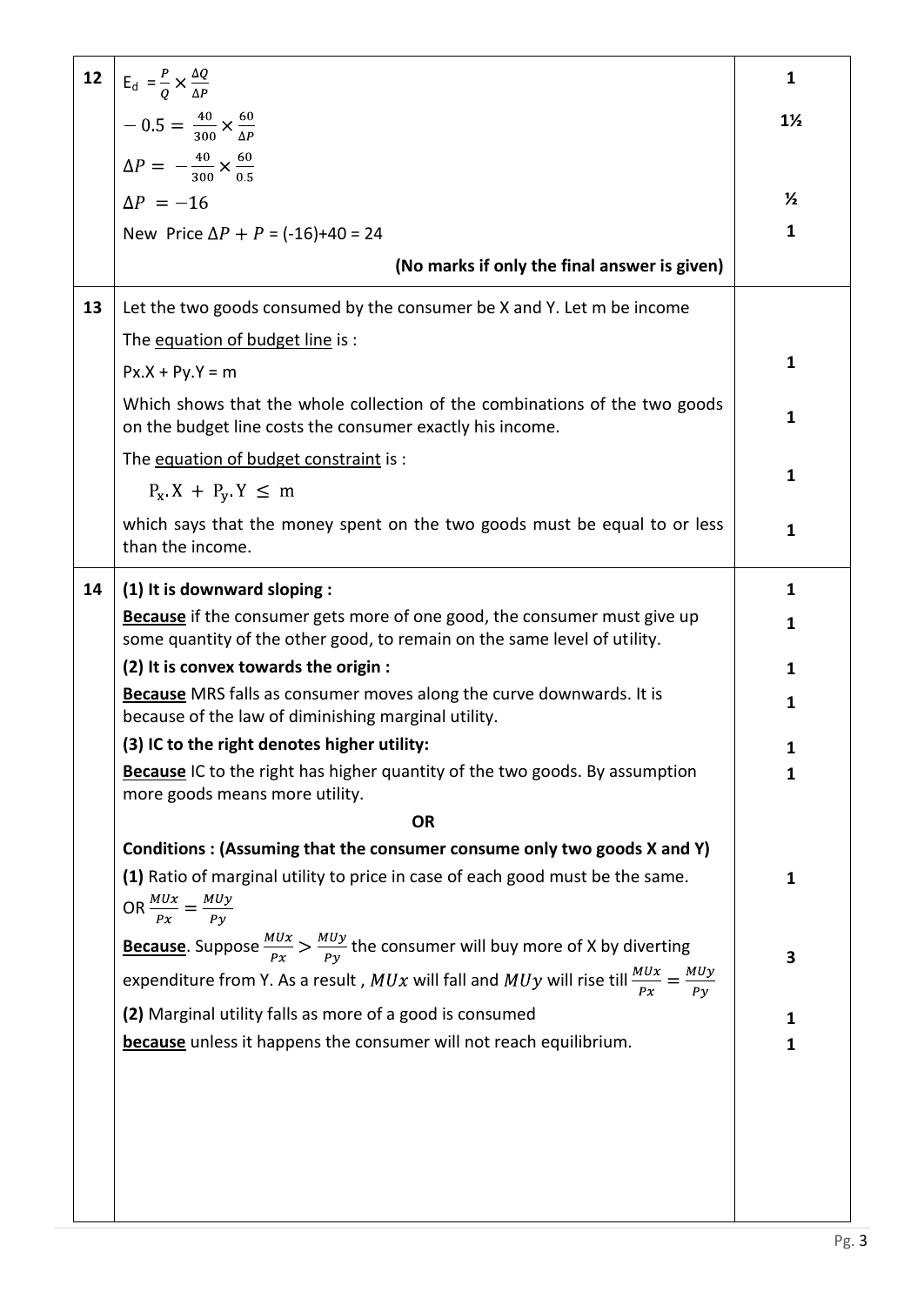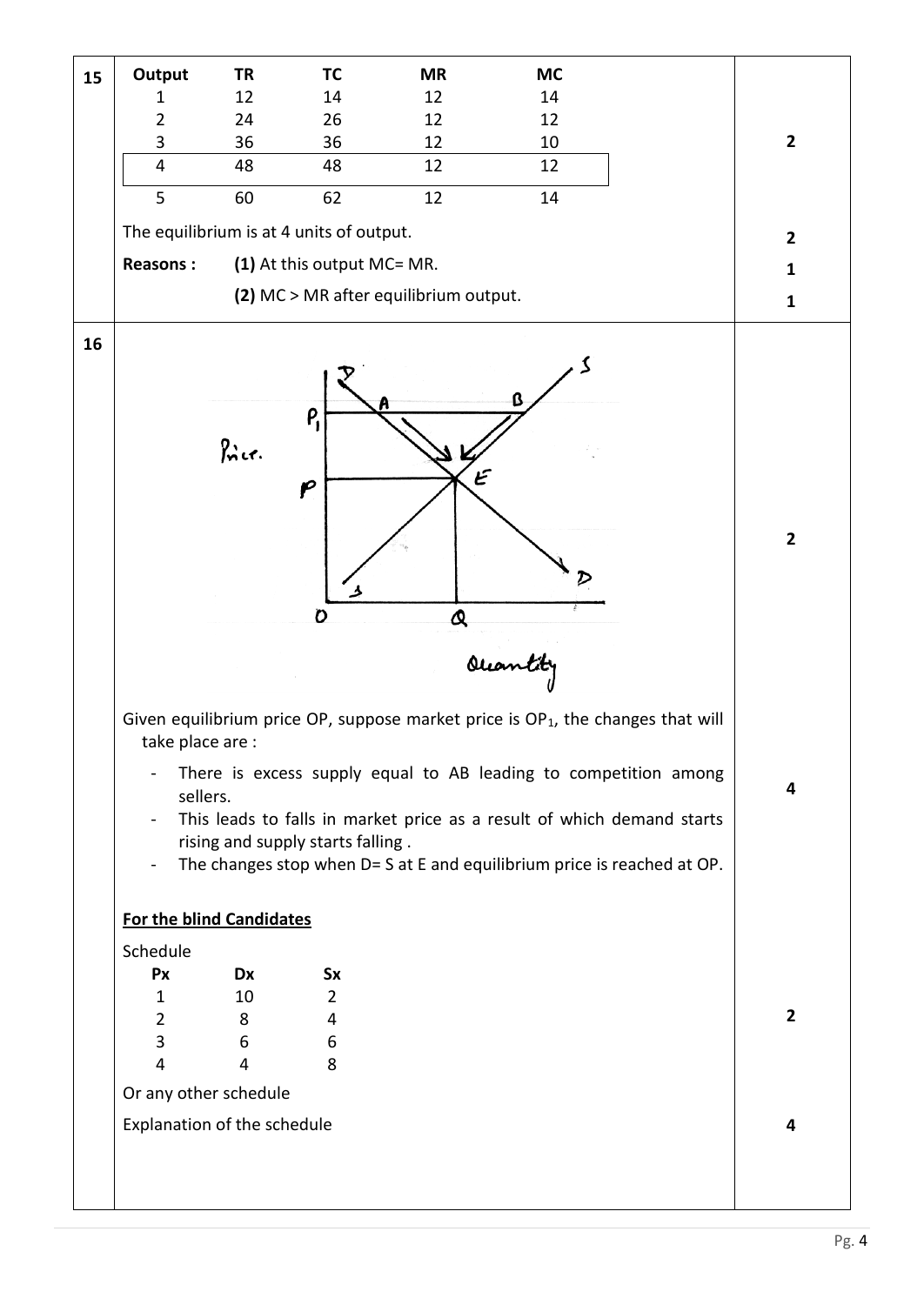| <b>SECTION - B</b> |                                                                                                                                                                                                                                                                                                   |                         |  |  |
|--------------------|---------------------------------------------------------------------------------------------------------------------------------------------------------------------------------------------------------------------------------------------------------------------------------------------------|-------------------------|--|--|
| 17                 | Value of final goods and services produced within the domestic (economic)<br>territory of a country.                                                                                                                                                                                              | $\mathbf{1}$            |  |  |
| 18                 | Salaries of Government employees, Interest payment etc.                                                                                                                                                                                                                                           | $\frac{1}{2}x^2$        |  |  |
| 19                 | The fraction of deposits of commercial banks that they have to keep with<br>central bank is Cash Reserve Ratio.                                                                                                                                                                                   | $\mathbf{1}$            |  |  |
| 20                 | It is a tax whose incidence and impact fall on different persons.                                                                                                                                                                                                                                 | $\mathbf{1}$            |  |  |
| 21                 | Fall in the value of a capital good due to normal wear and tear and foreseen<br>obsolescence, during its use in production.                                                                                                                                                                       | 1                       |  |  |
| 22                 | Ratio of MPC and MPS is 2:1<br>So MPC is $\frac{2}{3}$ and MPS is $\frac{1}{3}$<br>Multiplier = $\frac{1}{MPS}$ = 3 Or = $\frac{1}{1-MPC}$ = $\frac{1}{1-\frac{2}{3}}$ = 3                                                                                                                        | 3                       |  |  |
|                    | (No marks if only the final answer is given)                                                                                                                                                                                                                                                      |                         |  |  |
| 23                 | When planned spending > planned output there will depletion of stocks with<br>the producers below the desired level. To bring it back to the desired level, the<br>producers will produce more till it becomes equal to planned spending.                                                         | 3                       |  |  |
| 24                 | <b>Nominal GDP</b> is the GDP valued at current year prices thus including changes in<br>both prices and volume of production.                                                                                                                                                                    | $1\frac{1}{2}$          |  |  |
|                    | <b>Real GDP</b> is valued at constant prices thus indicating change in volume of<br>production only.                                                                                                                                                                                              | $1\frac{1}{2}$          |  |  |
| 25                 | Difference between the value of exports of goods and imports of goods is<br><b>balance of trade</b> . Whereas the difference between receipts and payments on<br>account of exports of goods and imports of goods, services and net transfer<br>receipts, give us the balance on current account. | 3                       |  |  |
| 26                 | Money as a unit of account means a standard unit for quoting prices or<br>borrowing and lending activities etc. This function makes possible keeping of<br>business accounts thus facilitating trade. It has also led to the emergence of<br>the banking system.                                  | 3                       |  |  |
|                    | <b>OR</b>                                                                                                                                                                                                                                                                                         |                         |  |  |
|                    | Commercial banks are required to keep a certain minimum percentage of<br>deposits as cash reserve with the central bank. Central bank uses these<br>reserves to meet emergency requirements of the commercial banks. It is<br>called <b>bankers' bank function</b> of the central bank.           | $\overline{\mathbf{3}}$ |  |  |
|                    |                                                                                                                                                                                                                                                                                                   |                         |  |  |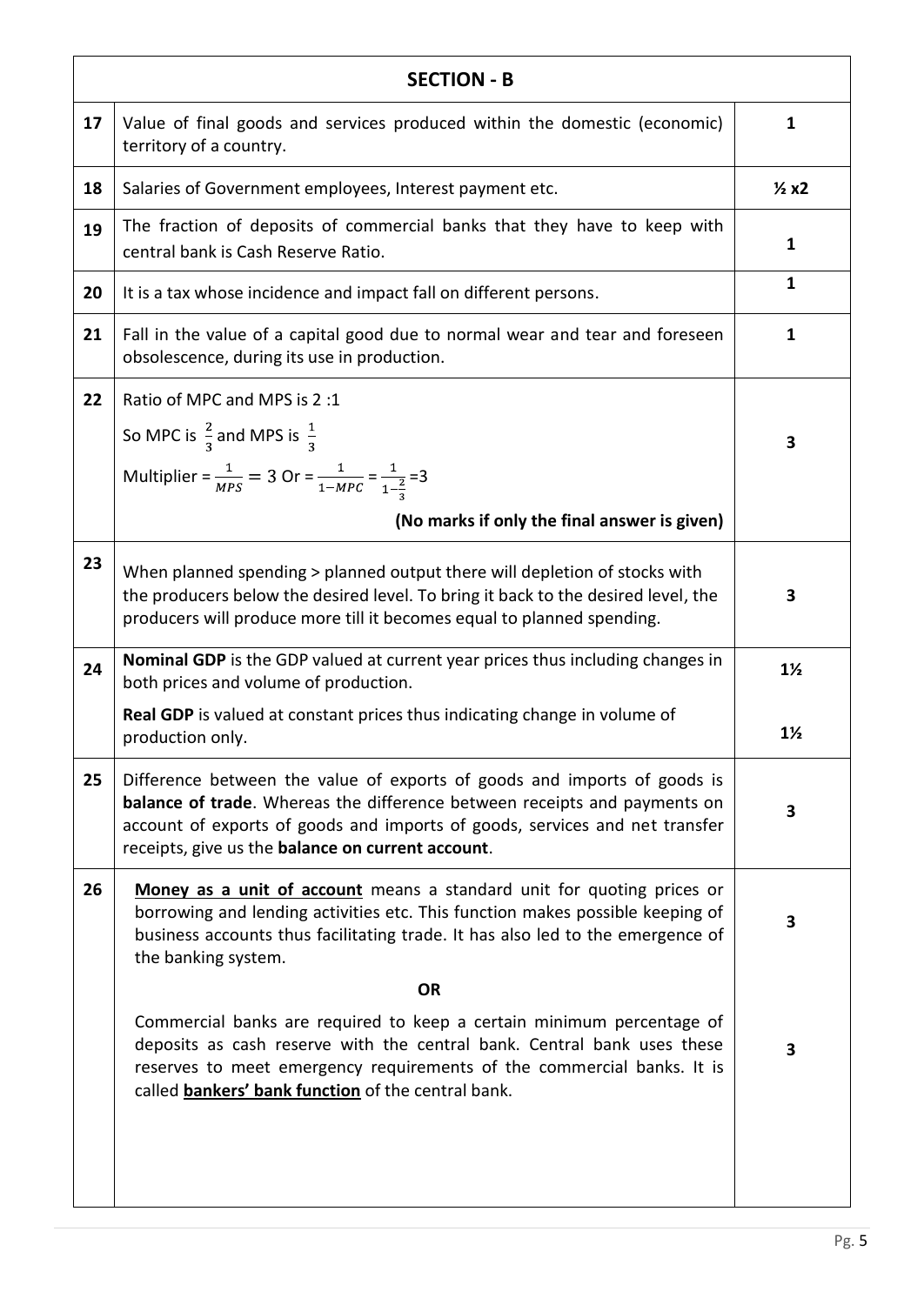|    | Bank rate is the rate of interest at which the central bank lends money to the                                                                                                                                                                                             |                                                                                                        |
|----|----------------------------------------------------------------------------------------------------------------------------------------------------------------------------------------------------------------------------------------------------------------------------|--------------------------------------------------------------------------------------------------------|
|    | commercial banks. Suppose the central bank raises bank rate, it makes                                                                                                                                                                                                      |                                                                                                        |
|    | borrowings by the commercial banks costly. This forces the commercial banks                                                                                                                                                                                                | 4                                                                                                      |
|    | to raise their lending rates. It makes borrowings by the people costly. People                                                                                                                                                                                             |                                                                                                        |
|    |                                                                                                                                                                                                                                                                            |                                                                                                        |
|    |                                                                                                                                                                                                                                                                            |                                                                                                        |
| 28 | $NVA_{FC} = (i) + (ii) - (iii) - (iv) - (vi)$                                                                                                                                                                                                                              | $\overline{2}$                                                                                         |
|    | $= 400 + (-20) - 200 - 40 - 30$                                                                                                                                                                                                                                            | $1\frac{1}{2}$                                                                                         |
|    | $= Rs 110$ lakh                                                                                                                                                                                                                                                            | $\frac{1}{2}$                                                                                          |
|    | (No marks if only the final answer is given)                                                                                                                                                                                                                               |                                                                                                        |
|    | <b>OR</b>                                                                                                                                                                                                                                                                  |                                                                                                        |
|    | GDP is not necessarily the true index of economic welfare of the people. The<br>main reasons are:                                                                                                                                                                          |                                                                                                        |
|    | (1) Many non-monetary exchanges left out of GDP do contribute to welfare like<br>mother cooking food, etc but are not included.                                                                                                                                            |                                                                                                        |
|    | (2) GDP does not take into account changes in inequalities in the distribution of<br>income.                                                                                                                                                                               |                                                                                                        |
|    | (3) GDP does not take into account externalities, positive or negative.                                                                                                                                                                                                    | 2x2                                                                                                    |
|    | (4) Any other<br>(Any Two)                                                                                                                                                                                                                                                 |                                                                                                        |
| 29 | Restricting autonomous imports of gold reduces foreign exchange demand.<br>This in turn reduces foreign exchange payments. Since autonomous payments<br>decline, BOP deficit decline. This decline reduces pressure of deficit and is thus<br>the economic value realised. | 4                                                                                                      |
| 30 | $N.I. = (ii) + (vi) + (iii) + (vii) - (ix) - (viii)$                                                                                                                                                                                                                       |                                                                                                        |
|    |                                                                                                                                                                                                                                                                            | 3                                                                                                      |
|    | $= 400 + 200 + 100 + 40 - 10 - 80$                                                                                                                                                                                                                                         | 2                                                                                                      |
|    | $=$ Rs 650 crore                                                                                                                                                                                                                                                           | 1                                                                                                      |
|    | <b>OR</b>                                                                                                                                                                                                                                                                  |                                                                                                        |
|    | $P.D.I = (i) + (viii) + (iii) + (ii) - (ix) - (iv) - (v) - (vi)$                                                                                                                                                                                                           | 3                                                                                                      |
|    | $= 800 + 20 + 70 + 50 - (-10) - 200 - 40 - 30$                                                                                                                                                                                                                             | 2                                                                                                      |
|    | $=$ Rs 680 Crore                                                                                                                                                                                                                                                           | 1                                                                                                      |
|    | 27                                                                                                                                                                                                                                                                         | borrow less and credit creation is adversely affected.<br>(Opposite happens when bank rate is reduced) |